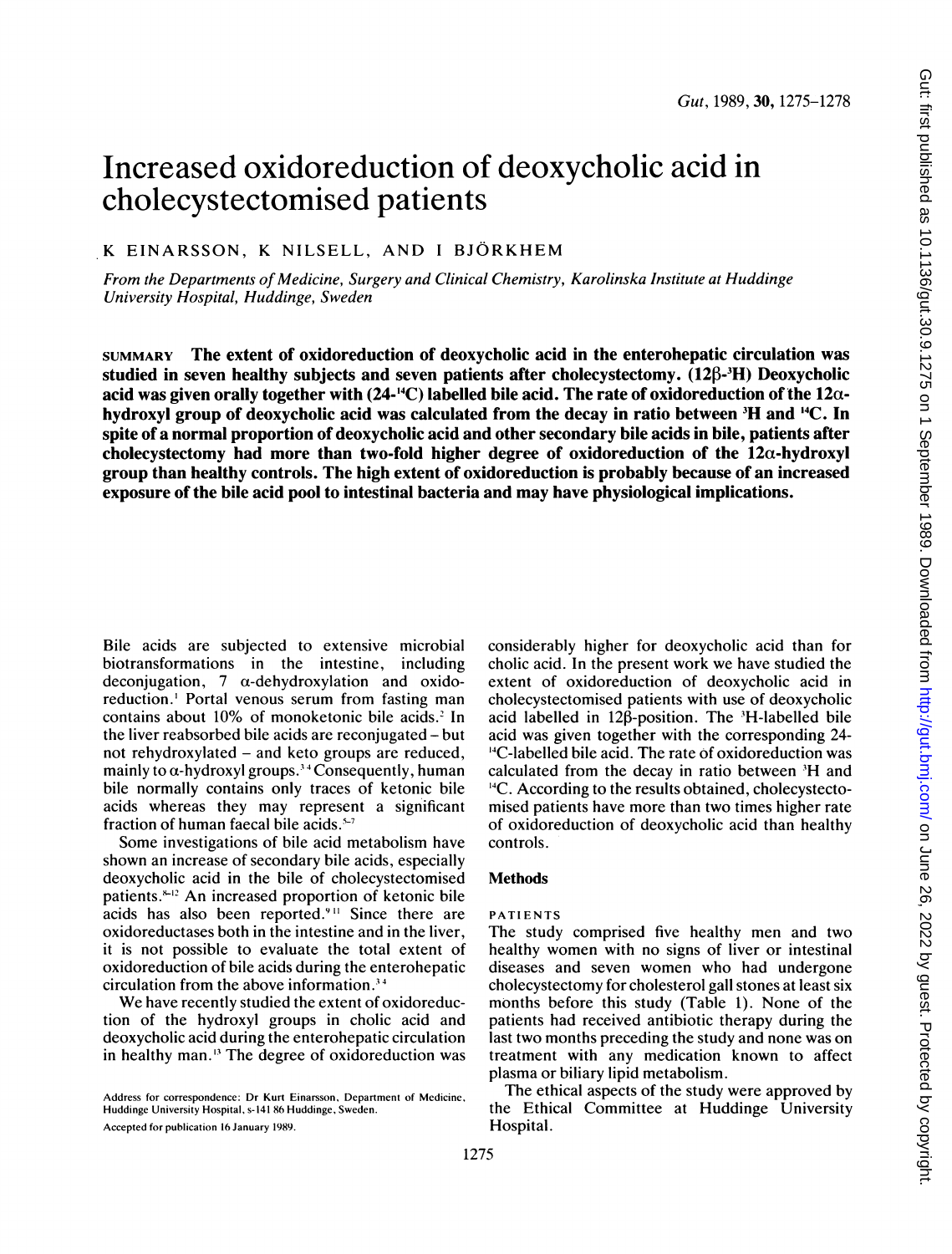## MATERIALS

 $(128 - H)$  Deoxycholic acid (specific radioactivity  $83\times10^6$  cpm/mg) was synthesised as recently described.<sup>13</sup> (24-<sup>14</sup>C) Deoxycholic acid (specific radioactivity  $220 \times 10^6$  cpm/mg) was obtained from New England Nuclear (Dreieichenhain, West-Germany). The compounds were purified as methyl esters by thin layer chromatography using system S 11 before use.'4 The free steroid was prepared from the methyl ester by alkaline hydrolysis. The <sup>3</sup>H-labelled bile acid was mixed with the <sup>14</sup>C-labelled bile acid to give a  $H/I$ <sup>4</sup>C ratio of about 2.5–3.0. The amount of  $H$ given was about  $8 \times 10^6$  cpm, the amount of <sup>14</sup>C about  $3 \times 10^6$  cpm and the weight of labelled material about  $110 \mu g$ .

#### ADMINISTRATION OF LABELLED BILE ACIDS AND COLLECTION OF BILE

The labelled bile acid mixture was given as a sodium salt dissolved in water in the evening. Samples of duodenal bile were collected each morning for the four following days. Cholecystokinin was administered intravenously, and about 5 ml of concentrated duodenal bile was obtained through a thin polyvinyl tube with the collecting orifice positioned fluoroscopically at the ampulla of Vater.

#### ANALYSIS OF BILE ACIDS

The duodenal bile samples were hydrolysed with <sup>1</sup> M

| Table 1 Fractional catabolic rate (FCR) of the $12\alpha$ - |
|-------------------------------------------------------------|
| hydroxyl group in deoxycholic acid, determined in healthy   |
| subjects and cholecystectomised patients                    |

|                             |   |                | Body weight |                |                |  |
|-----------------------------|---|----------------|-------------|----------------|----------------|--|
| Subject number              |   | Age<br>Sex(vr) | kg          | % of<br>ideal* | FCR/day        |  |
| Healthy subjects            |   |                |             |                |                |  |
| 1                           | F | 29             | 51          | 79             | 0.17           |  |
|                             | F | 68             | 56          | 98             | 0.19           |  |
| $\frac{2}{3}$               | М | 28             | 70          | 92             | 0.27           |  |
| $\overline{\mathbf{4}}$     | м | 21             | 71          | 82             | 0.27           |  |
| 5                           | м | 29             | 67          | 88             | 0.15           |  |
| 6                           | м | 31             | 80          | 89             | 0.18           |  |
| 7                           | м | 30             | 75          | 88             | 0.09           |  |
| Mean (SEM)                  |   | 34(6)          | 67(4)       | 88(2)          | 0.19(0.02)     |  |
| Cholecystectomised patients |   |                |             |                |                |  |
| 8                           | F | 67             | 69          | 114            | 0.41           |  |
| 9                           | F | 58             | 65          | 102            | 0.38           |  |
| 10                          | F | 36             | 69          | 101            | 0.60           |  |
| 11                          | F | 20             | 60          | 86             | 0.50           |  |
| 12                          | F | 38             | 63          | 90             | 0.26           |  |
| 13                          | F | 44             | 82          | 137            | 0.26           |  |
| 14                          | F | 72             | 58          | 100            | 0.50           |  |
| Mean (SEM)                  |   | 48(7)          | 67(3)       | 104(6)         | $0.42(0.05)$ † |  |

\*Calculated as  $\frac{\text{body weight (kg)}}{\text{height (cm)}-100}$  × 100%

tSignificantly different from healthy subjects, p<0.01.

#### Einarsson, Nilsell, and Björkhem

KOH in closed steel tubes for 12 hours at  $110^{\circ}$ C. After acidification, the deconjugated bile acids were extracted with ethyl ether and methylated with diazomethane. One aliquot was subjected to thin layer chromatography using system S 11 to isolate the methyl ester of deoxycholic acid.'4 The purity of the bile acid was checked by gas liquid chromatography as the methyl ester trimethylsilyl derivative, using a 15% SE-30 column. Radioactivity was measured with an Intertechnique SL 30 liquid scintillation spectrometer, using Lumal gel (LUMAC, BV, The Netherlands) as scintillation fluid. Under the conditions used the counting efficiency was 49% for <sup>3</sup>H and 71% for 14C. No corrections for quenching were found to be necessary. For determination of bile acid composition, another aliquot of the methylated bile acid extract was trimethylsilylated and analysed by gas liquid chromatography using a  $1.5\%$  SE-30 column.

## STATISTICAL ANALYSIS

Data are presented as means (SEM). The statistical significance of differences was evaluated by Student's  $t$  test. Correlations were tested by estimating the correlation coefficient r.

## **Results**

As seen in the Figure the  $H/H^4C$  ratio in deoxycholic acid decreased with time in the healthy subject as well



Figure Decay of  $H/I^4C$  ratio in deoxycholic acid isolated from duodenal bile of a healthy subject (no 6) and a cholecystectomised patient (no 8) after oral administration of  $(12\beta^{-1}H)$ - and  $(24$ -<sup>14</sup>C) deoxycholic acid.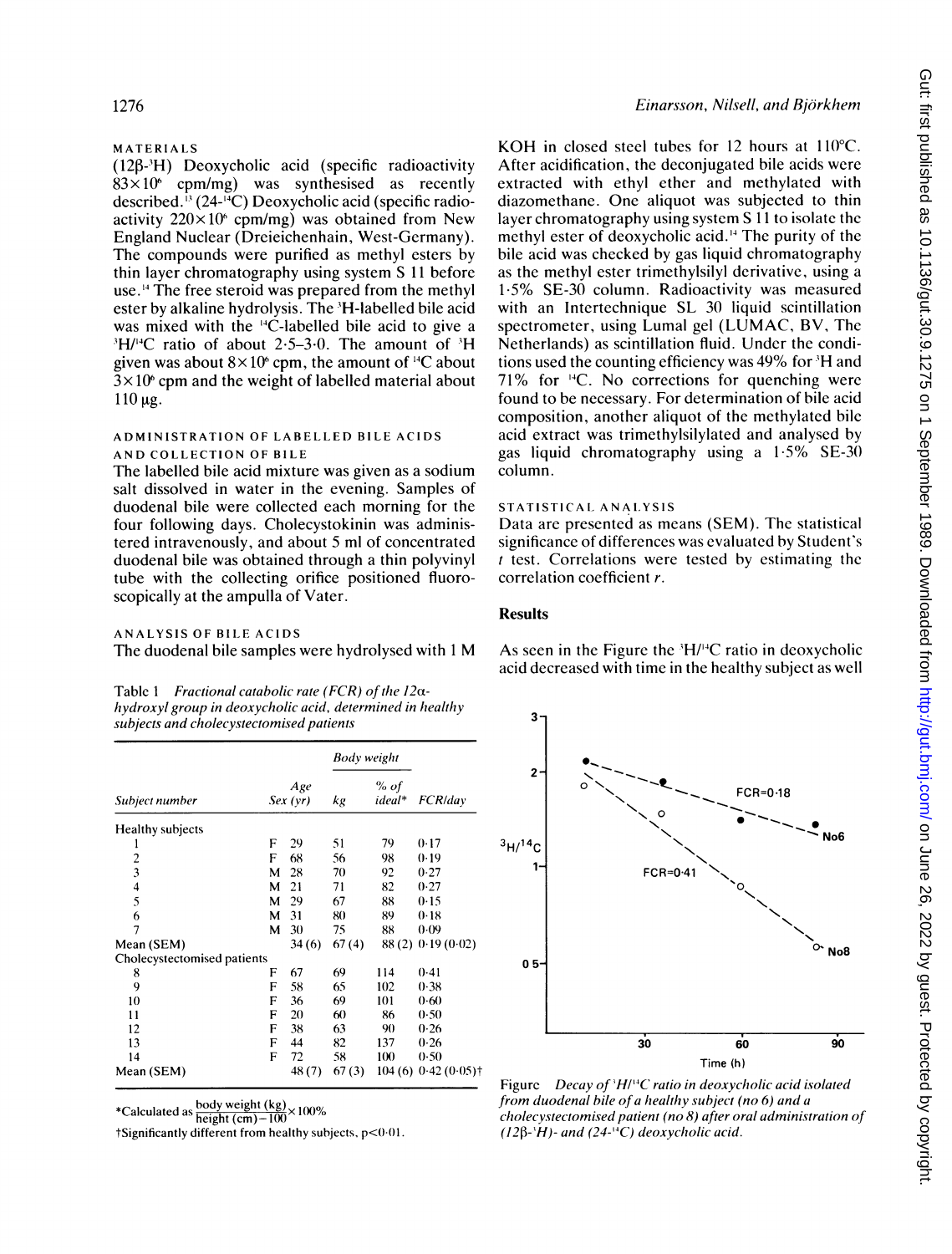| Subject number              | Cholic<br>acid | Chenodeoxycholic<br>acid | Deoxycholic<br>acid | Ursodeoxycholic<br>acid | Lithocholic<br>acid |
|-----------------------------|----------------|--------------------------|---------------------|-------------------------|---------------------|
| Healthy subjects            |                |                          |                     |                         |                     |
|                             | 45.9           | $38 - 2$                 | 15.9                |                         |                     |
| 2                           | 35.3           | 44.0                     | $16-5$              | 2.3                     | 1.9                 |
| 3                           | 37.6           | $32 - 7$                 | $28 - 7$            | 0.7                     | 0.3                 |
| 4                           | $40-0$         | $38 - 2$                 | $18-4$              | $3 - 4$                 | trace               |
| 5                           | 47.9           | $21 - 1$                 | $30-1$              |                         | 0.9                 |
| 6                           | 45.0           | $30-4$                   | 22.8                | 1.5                     | 0.3                 |
|                             | $51-1$         | 34.8                     | $13-0$              | trace                   | $1-2$               |
| Mean (SEM)                  | 43.2(2.2)      | 34.2(2.8)                | 20.8(2.5)           | 1.1(0.5)                | 0.7(0.3)            |
| Cholecystectomised patients |                |                          |                     |                         |                     |
| 8                           | 28.8           | 22.5                     | 41.4                | 3.8                     | 3.5                 |
| 9                           | $48 - 1$       | 32.6                     | $18-8$              | trace                   | 0.5                 |
| 10                          | 33.5           | 39.8                     | $23 - 1$            |                         | 3.6                 |
| 11                          | $45-0$         | 34.8                     | $15-2$              | $1-0$                   | $4-0$               |
| 12                          | $35 - 1$       | 28.3                     | $32 - 1$            | 40                      | 0.5                 |
| 13                          | $41-1$         | 33.9                     | $16-0$              | 7.4                     | 1·6                 |
| 14                          | $44 - 4$       | 31.8                     | $20 - 1$            | 3.7                     |                     |
| Mean (SEM)                  | 39.4(2.7)      | 32.0(2.1)                | 23.8(3.6)           | 2.8(1.0)                | 2.0(0.6)            |

Table 2 Biliary bile acid composition (%) in healthy subjects and cholecystectomised patients

as in the cholecystectomised patient. The correlation coefficient for the decay curve averaged 0 953 (0.023) in the healthy subjects and  $0.995$  ( $0.003$ ) in the cholecystectomised patients. The fractional conversion rate (FCR) for the  $12\alpha$ -hydroxyl group in deoxycholic acid, calculated from the decrease in <sup>3</sup>H/<sup>14</sup>C ratio averaged 0.19/day in the healthy subjects (Table 1). Corresponding FCR was more than twofold higher in the cholecystectomised patients (mean value  $0.42$ /day) (p< $0.01$ ) (Table 1). The biliary bile acid composition in the healthy subjects and the cholecystectomised patients is shown in Table 2. The percentage proportion of deoxycholic acid was not significantly increased in the cholecystectomised patients. The proportion of secondary bile acids (deoxycholic acid+ursodeoxycholic acid+lithocholic acid) tended to be higher in the cholecystectomised patients  $(28.6 \ (4.0)\%)$  compared with the healthy subjects  $(21.3 (2.6)%)$  but the difference did not reach statistical significance  $(p>0.05)$ .

## **Discussion**

In the present study the percentage proportion of deoxycholic acid was not significantly raised in the cholecystectomised patients. This finding is contrary to some previous studies reporting 50-100% higher proportion of deoxycholic acid in cholecystectomised subjects compared with healthy controls.<sup>8 10-12</sup> A high level of deoxycholic acid has been ascribed to an increased bacterial 7a-dehydroxylation of cholic acid. Because dehydroxylation is a function of the colonic flora an increased bacterial transformation after cholecystectomy, may be because the bile acid pool spends a greater part of the 24 hours in the intestine, especially the colon, being exposed to the intestinal microflora to a greater extent than normally. An increased proportion of deoxycholic acid after cholecystectomy, however, has not been found in all studies.<sup>915</sup><sup>16</sup> Whether this discrepancy is caused by differences in intestinal microflora and/or dietary intake in the patient groups investigated can presently not be established with certainty.

A new and important finding of the present study was the high oxidoreduction of the  $12\alpha$ -hydroxyl group of deoxycholic acid in cholecystectomised patients, being more than twice as high as in healthy controls. As was discussed in a recent work from our laboratory, $^{13}$  the present technique should give a minimum figure for the extent of oxidoreduction for the following reasons: first, there may be an isotope effect in the oxidation of the  $12\alpha$ -hydroxyl group adjacent to the 12 $\beta$ -'H-label. Second, a transfer of 'H may occur from the labelled bile acid to a cofactor of the  $12\alpha$ -hydroxysteroid dehydrogenase in the oxidative step and a subsequent utilisation of the same labelled cofactor by the hydroxysteroid dehydrogenase in the reductive step. Such a mechanism would lead to a certain retention in the bile acid in spite of an oxidoreduction. Therefore, we cannot exclude a small underestimation of the oxidoreduction in the present study.

It should be pointed out, that there are also oxidoreductases present in the liver and it might therefore be argued that part of the oxidoreduction of the  $12\alpha$ -hydroxyl group could occur in the liver. In a previous work we tried to evaluate the relative roles of the liver and intestine by studying the oxidoreduc